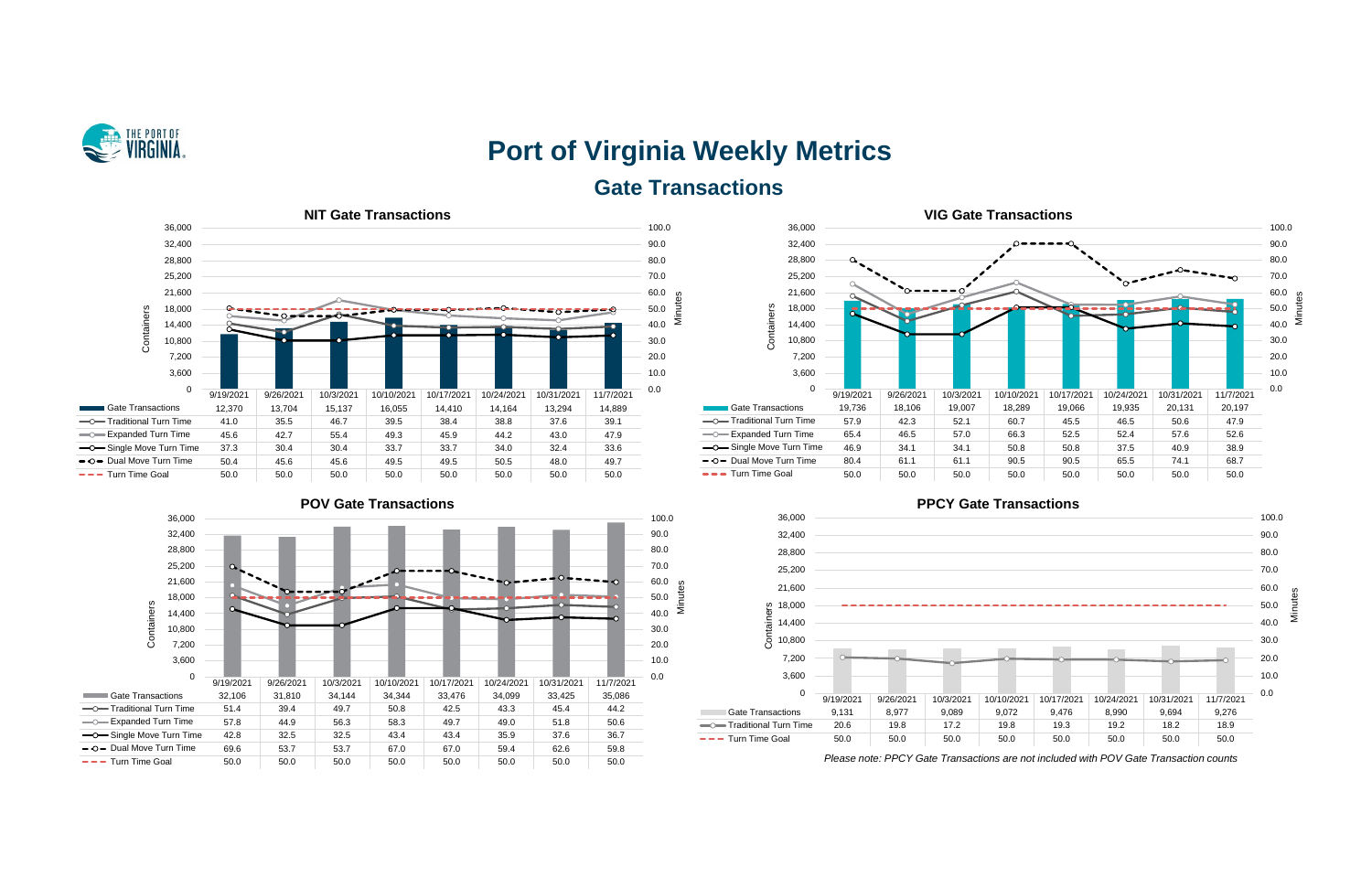

## **Truck Reservation System and Hourly Transactions**







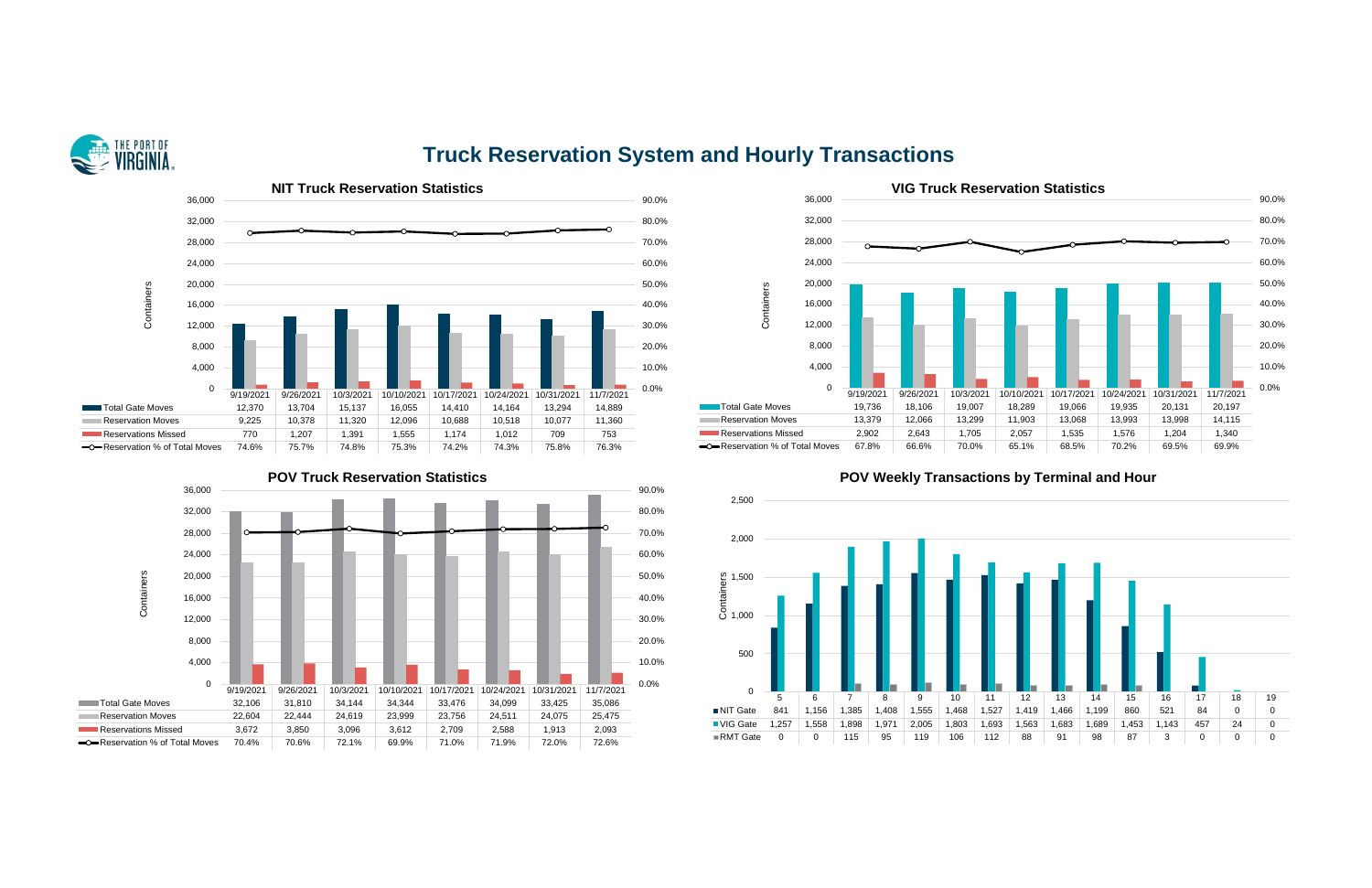

### **Gate Containers and Dwell**







### **Cate Transactions Containers and Dwell**